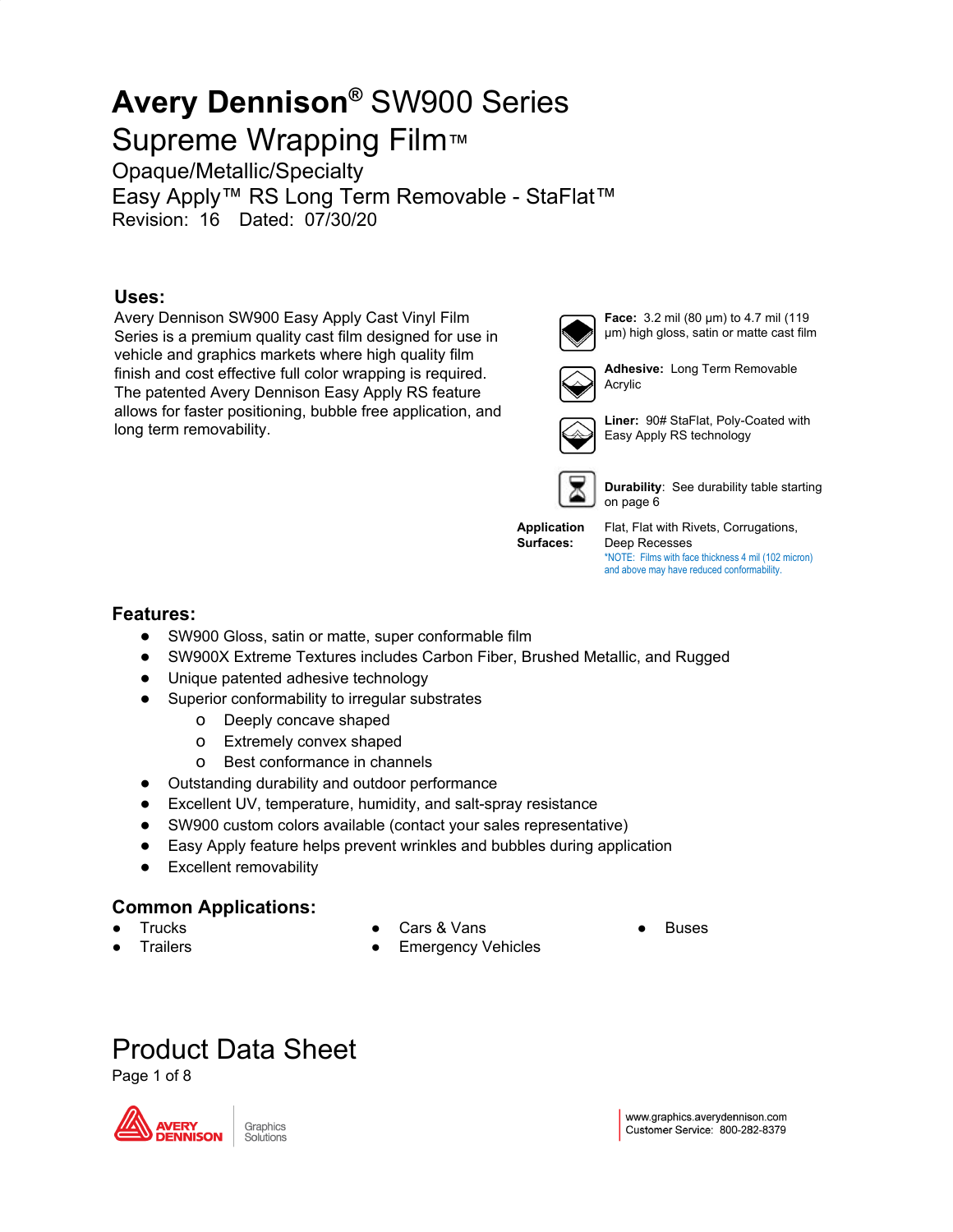Opaque/Metallic/Specialty Easy Apply™ RS Long Term Removable - StaFlat™ Revision: 16 Dated: 07/30/20

#### **Physical Characteristics:**

| Property                        | <b>Measurement</b>        | <b>Typical Value</b>                                                                                                                                                                                                         |  |  |  |
|---------------------------------|---------------------------|------------------------------------------------------------------------------------------------------------------------------------------------------------------------------------------------------------------------------|--|--|--|
| Caliper, face                   |                           | 3.2 mil (80 µm) to 4.7 mil (119 µm)<br>Reference Color & Durability Chart in this document for caliper for specific film<br>NOTE: Films with face thickness 4 mil (102 micron) and above may have reduced<br>conformability. |  |  |  |
| Caliper, adhesive               |                           | 1.2 mil $(30 \mu m)$                                                                                                                                                                                                         |  |  |  |
| Dimensional stability           |                           | <0.010"(0.254 mm)                                                                                                                                                                                                            |  |  |  |
| Tensile at Yield                |                           | $4.0 - 8.0$ lb/in $(0.7 - 1.5$ kg/cm)                                                                                                                                                                                        |  |  |  |
| Elongation                      |                           | 200% at break                                                                                                                                                                                                                |  |  |  |
| Gloss                           | Hunter Gloss @ 60 degrees | Gloss - >85 GU<br>Satin - 20-30 GU<br>Matte - <15 GU                                                                                                                                                                         |  |  |  |
| Adhesion:                       | 15 min<br>1 week          | $2.1$ lbs/in (367N/m)<br>24 hr 2.5 lbs/in (437 N/m)<br>$3.0$ lbs/in (525 N/m)                                                                                                                                                |  |  |  |
| Flammability                    | FMVSS 302<br>ASTM E-84    | Self Extinguishing<br>Class 1 or A                                                                                                                                                                                           |  |  |  |
| Shelf-Life                      |                           | 2 years from the date of manufacture (when stored at the following<br>temperatures and humidity conditions 68°-77° F (20° - 25° C) and 50±5%<br>R.H.                                                                         |  |  |  |
| Durability                      | <b>Vertical Exposure</b>  | Reference color and durability charts in this data sheet. See page 6                                                                                                                                                         |  |  |  |
| Min. Application<br>Temperature |                           | 50° F (10°C) Flat & Simple Curves<br>60°F (16° C) Complex curves                                                                                                                                                             |  |  |  |
| Service Temperature             |                           | -50° to 180°F (-45° to 82° C) (Reasonable range of temperatures which<br>would be expected under normal environmental conditions).                                                                                           |  |  |  |
| Chemical resistance             |                           | Resistant to most mild acids, alkalis, and salt solutions                                                                                                                                                                    |  |  |  |
| Removable                       |                           | For the length of the applicable durability period. Reference durability<br>charts in this data sheet. See Page 6                                                                                                            |  |  |  |
| Compliance                      |                           | <b>California Proposition 65</b>                                                                                                                                                                                             |  |  |  |
| <b>MSDS</b>                     |                           | <b>MSDS Article Letter</b>                                                                                                                                                                                                   |  |  |  |

# Product Data Sheet

Page 2 of 8

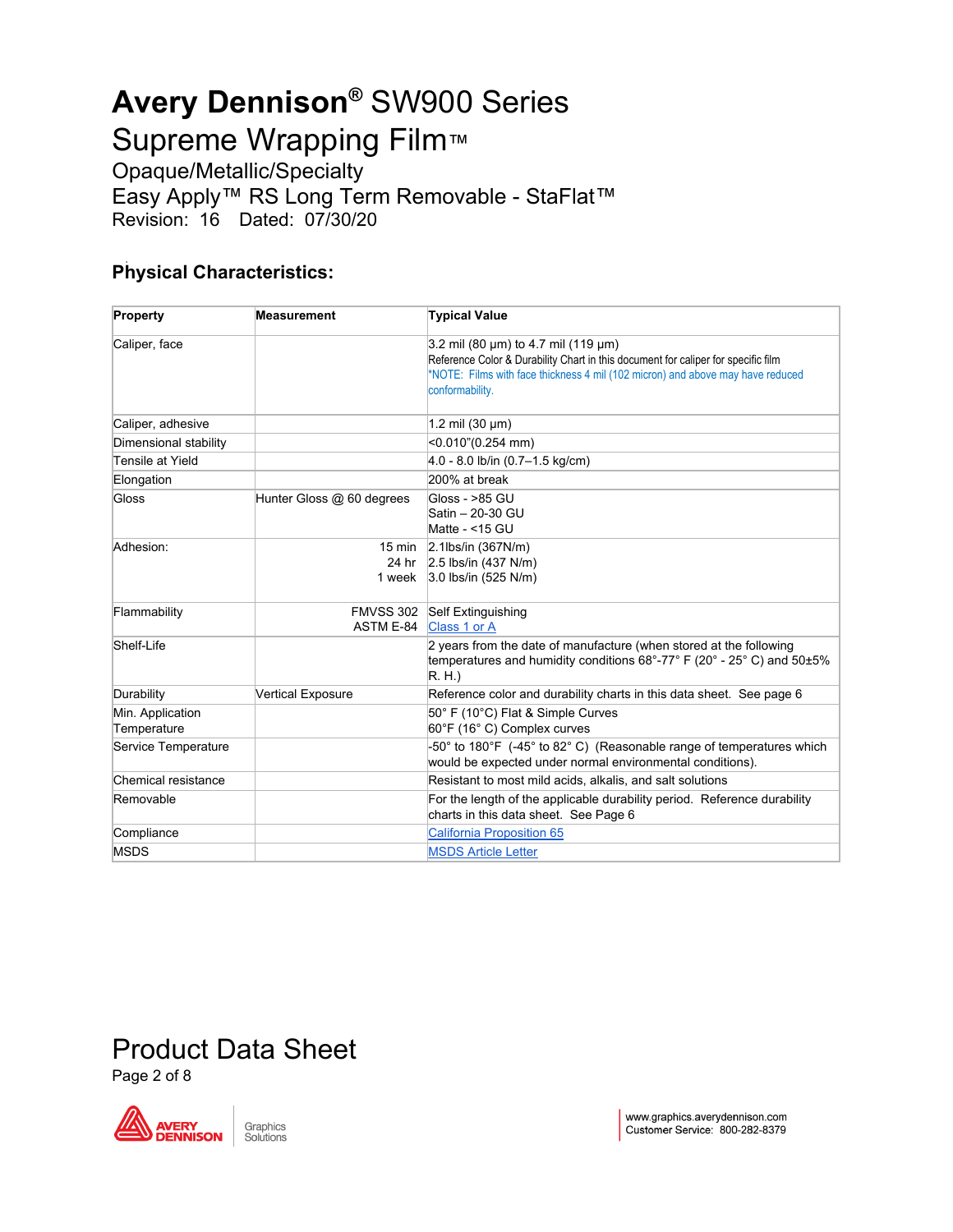Opaque/Metallic/Specialty Easy Apply™ RS Long Term Removable - StaFlat™

Revision: 16 Dated: 07/30/20

Data represents average values where applicable, and is not intended for specification purposes.

#### **Warranty:**

This Warranty applies to the Product listed in this Data Sheet. All statements, technical information (including physical and chemical characteristics) and recommendations about Avery Dennison products are based upon tests believed to be reliable but do not constitute a guarantee or warranty. All Avery Dennison products are sold subject to the Purchaser's assent and agreement that Purchaser is responsible for, and has independently determined, the suitability of such products for its purposes or its customer's purposes. Avery Dennison products are warranted to be free from defects in material and workmanship (i) for two years from the date of manufacture, or (ii) from the date of manufacture until the expiration of the period stated on the specific Product Data Sheet in effect at the time of delivery.. Such time periods are subject in either case to the proper storing and application of said product, and the failure to properly store or apply the product, including without limitation the failure to follow any applicable Instructional Bulletin, negates any warranty. It is expressly agreed and understood that Avery Dennison's sole obligation and Purchaser's exclusive remedy under this warranty, under any other warranty, express or implied, or otherwise, shall be limited exclusively to: (a) repair or replacement of defective product without charge at Avery Dennison's plant or at the location of the product (at Avery Dennison's election), or (b) in the event repair or replacement are not commercially practical, a credit amount up to the price of the product taking into account the defect in the product in Avery Dennison's sole discretion.

THE WARRANTY EXPRESSLY SET FORTH ABOVE IS IN LIEU OF ANY OTHER WARRANTIES, EXPRESS OR IMPLIED, INCLUDING, BUT NOT LIMITED TO, ANY IMPLIED WARRANTIES OF MERCHANTABILITY, FITNESS FOR ANY PARTICULAR USE AND/OR NON-INFRINGEMENT. SELLER SPECIFICALLY DISCLAIMS AND EXCLUDES ALL OTHER SUCH WARRANTIES. NO WAIVER, ALTERATION, ADDITION OR MODIFICATION OF THE FOREGOING CONDITIONS SHALL BE VALID UNLESS MADE IN WRITING AND MANUALLY SIGNED BY AN OFFICER OF AVERY DENNISON.

AVERY DENNISON'S LIABILITY FOR DEFECTIVE PRODUCTS SHALL NOT EXCEED THE PURCHASE PRICE PAID THEREFORE BY PURCHASER AND IN NO EVENT SHALL AVERY DENNISON BE RESPONSIBLE FOR ANY INCIDENTAL OR CONSEQUENTIAL DAMAGES WHETHER FORESEEABLE OR NOT, CAUSED BY DEFECTS IN SUCH PRODUCT, WHETHER SUCH DAMAGE OCCURS OR IS DISCOVERED BEFORE OR AFTER REPLACEMENT OR CREDIT, AND WHETHER OR NOT SUCH DAMAGE IS CAUSED BY AVERY DENNISON'S NEGLIGENCE.

All sales and contracts for sale of Products are subject to Purchaser's assent and agreement to this Warranty. Avery Dennison hereby objects to any terms or conditions contained in any purchase order or other communication of any kind from the Purchaser that is conflicting, inconsistent

or additional to this Agreement.

### **AWARNING**

Failure to install the film in full compliance with Avery Dennison's installation instructions may result in personal injury or **property damage. Read and follow all instructions when installing the film.**

### Product Data Sheet

Page 3 of 8



www.graphics.averydennison.com Customer Service: 800-282-8379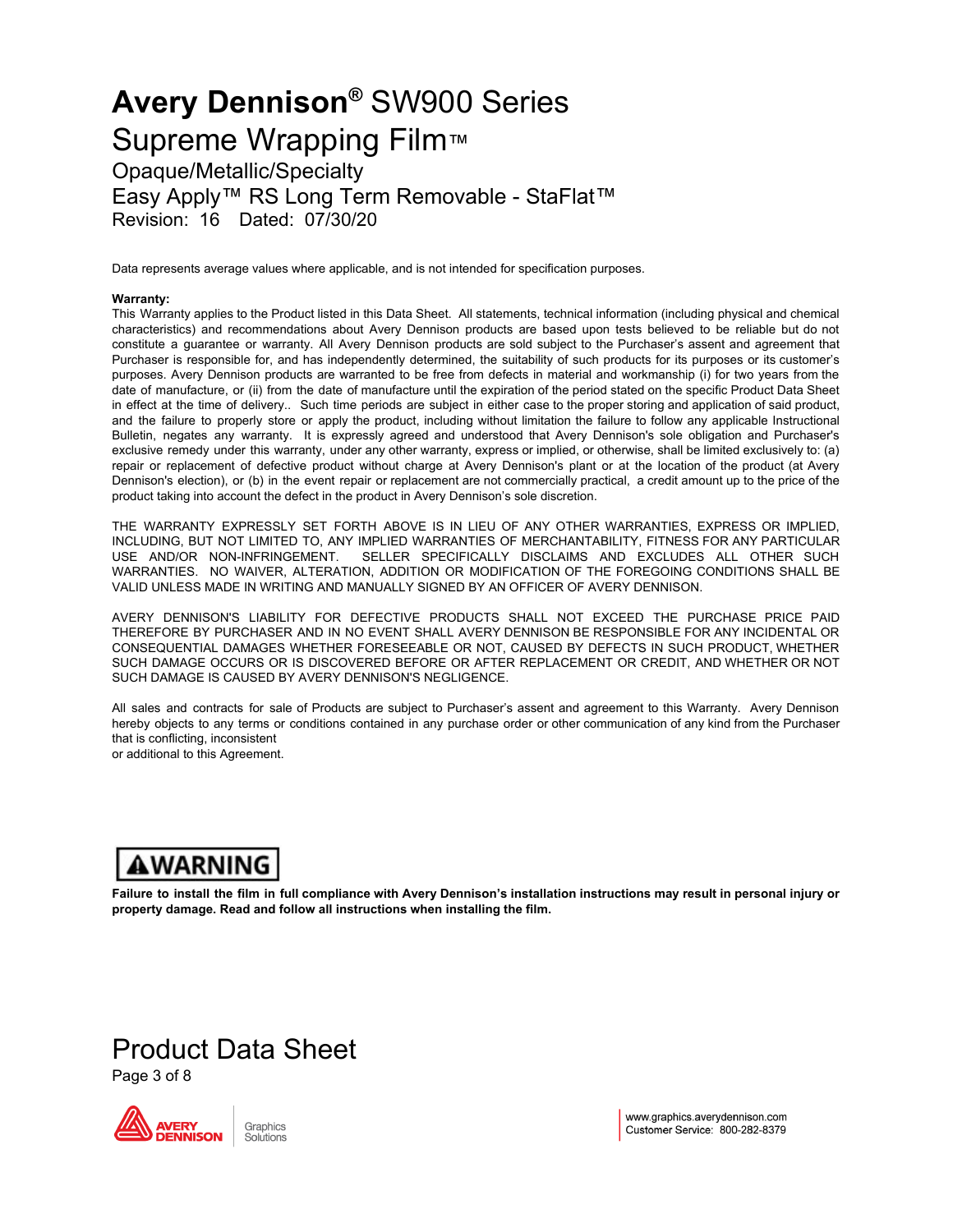Opaque/Metallic/Specialty Easy Apply™ RS Long Term Removable - StaFlat™ Revision: 16 Dated: 07/30/20

#### **Related Documents:**

The following Avery Dennison literature will provide necessary information to the user for proper application, storage, and other requirements and is available upon request from your Avery Dennison representative or from the Avery Dennison website [\(www.graphics.averydennison.com](http://www.graphics.averydennison.com/)).

| <b>Document Title</b>                             | <b>Reference Number</b>      |
|---------------------------------------------------|------------------------------|
| Substrate Cleaning and Preparation                | Instructional Bulletin #1.10 |
| Storage, Maintenance, and Cleaning of PVC Films   | Instructional Bulletin #1.20 |
| Cleaning and Maintenance of Vehicle Wraps         | Instructional Bulletin #1.50 |
| Application of Avery Dennison SW 900 Series Films | Instructional Bulletin #4.08 |
| <b>Premask Recommendations</b>                    | Instructional Bulletin #5.50 |
| Removal Instructions                              | Instructional Bulletin #4.10 |

#### **Application:**

Avery Dennison SW900 Wrapping Film is designed for application on to solid surfaces such as passenger vehicles and buses.

#### **Important Note: Never use a wet application method to apply this film.**

Some slight color shift may occur between rolls or lots, therefore, minimizing the mixing of rolls/lots on a specific vehicle is encouraged. If multiple rolls are needed be sure to use only rolls from the same production lot.

All vehicle substrates must be cleaned according to Avery Dennison recommended cleaning practices as outlined in IB # [1.10](https://graphics.averydennison.com/content/dam/averydennison/graphics/na/en/documents/Instructional-Bulletins/General-Information/ib120-storage-maintenance-cleaning-pvc-films.pdf) "Substrate Cleaning and Preparation".

Due to the unique finish and manufacturing process of metallic and pearlescent films, variances in color can be visible when the material is oriented in different directions. When utilizing metallic, pearlescent and Color Flow films, always keep the application direction of the film consistent with the orientation of the film when cut from the roll and applied to the vehicle. One roll should be used per vehicle, wherever possible to minimize any possible color shifts between rolls or lots.

See IB [4.08](https://graphics.averydennison.com/content/dam/averydennison/graphics/na/en/documents/Instructional-Bulletins/Application-and-Removal-Information/ib408-application-instructions-supreme-wrap-films.pdf) "Application Avery Dennison SW 900 (Supreme Wrap) Film" for complete application recommendations. For cleaning and care recommendations see **IB [1.50](https://graphics.averydennison.com/content/dam/averydennison/graphics/na/en/documents/Instructional-Bulletins/General-Information/ib150-cleaning-maintenance-vehicle-wraps.pdf)**.

**NOTE: SW900 Series is designed as a wrap film. Cutting for the purpose of preparing sizes or shapes has proven to be feasible. However, signcutting of letters and graphics is not recommended.**

### Product Data Sheet

Page 4 of 8

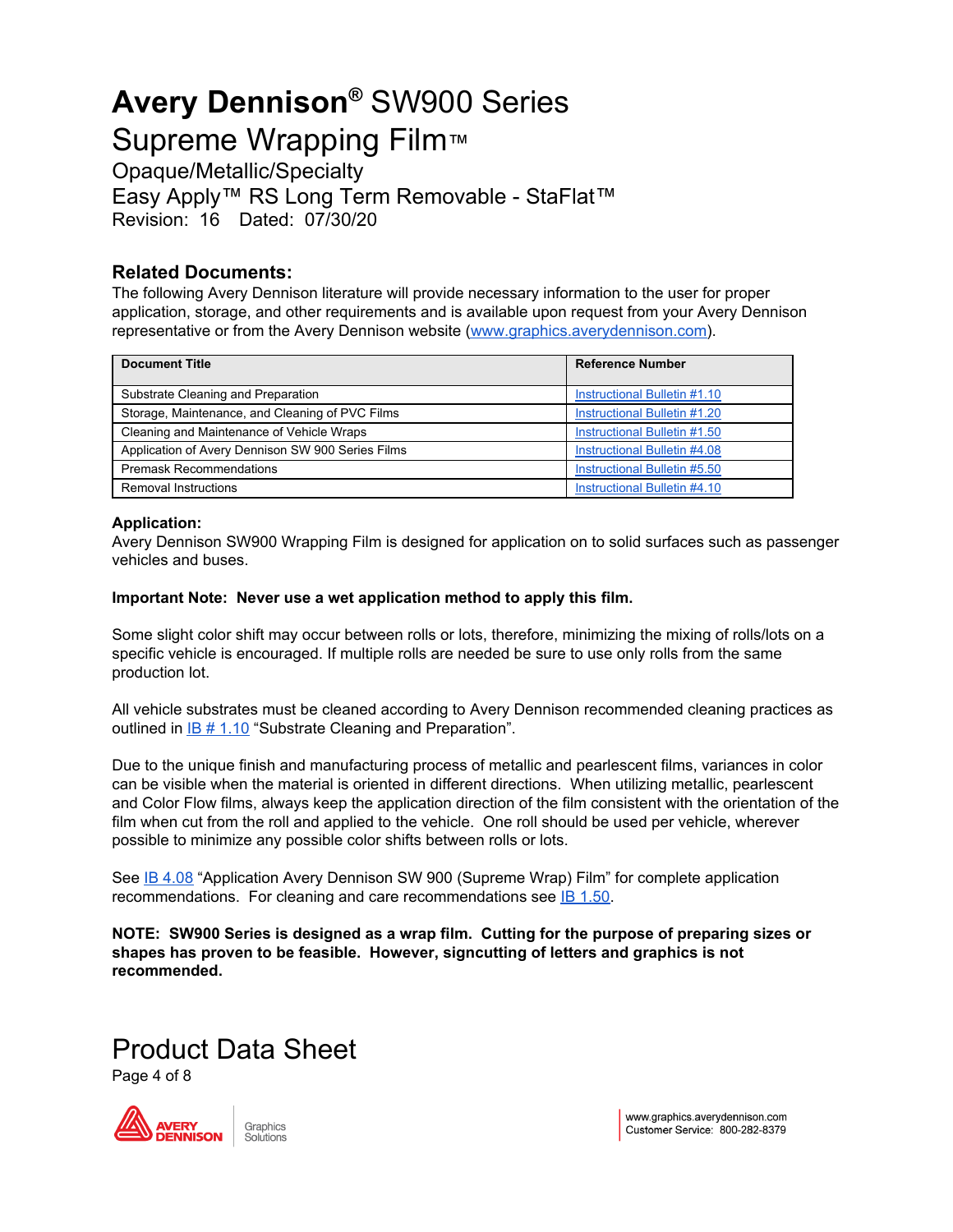Supreme Wrapping Film™

Opaque/Metallic/Specialty

Easy Apply™ RS Long Term Removable - StaFlat™

Revision: 16 Dated: 07/30/20

Important Note: Only use Avery Dennison recommended cleaning products and solutions (noted in [IB](https://graphics.averydennison.com/content/dam/averydennison/graphics/na/en/documents/Instructional-Bulletins/General-Information/ib150-cleaning-maintenance-vehicle-wraps.pdf) [1.50\)](https://graphics.averydennison.com/content/dam/averydennison/graphics/na/en/documents/Instructional-Bulletins/General-Information/ib150-cleaning-maintenance-vehicle-wraps.pdf). Cleaning and maintenance products should conform to the following:

- Free from abrasive components
- Ideally pH balanced, thus not highly acidic or alkaline (pH level between 5 and 9)
- Free from alcohol (non isopropyl), acids, ammonia, chlorine, glycol ethers, harmful detergents, petroleum distillates and phosphates

#### **Unsuitable Uses:**

This Avery Dennison product is not designed or recommended for the following uses. Unsuitable applications or exposure conditions include, but is not limited to:

- Paint that is not thoroughly cured or dried
- $\bullet$  Low surface energy substrates (i.e. Tedlar<sup>®</sup> coatings, rubber, unpainted plastic etc)
- Substrate surfaces that are not clean and smooth (little or no variation in texture)
- Painted substrates with poor paint-to-substrate, or paint-to-paint bond
- Stainless steel
- Film applied to non-Avery Dennison Films
- Film applied to pre-existing graphics (pre-approval required)
- Watercraft below the static water line
- Watercraft which are not edge sealed
- Non-OEM painted vehicles
- Graphic removal from paint with poor adhesion or existing graphics
- Graphics exposed to oil, harsh chemicals, or gasoline vapors or spills
- Graphics where application tape must adhere to liner
- Signcutting of letters and graphics

#### **Removability:**

The removability listed in the physical characteristics section "Clean removability" means removable with less than 20% adhesive residue when using appropriate heat and chemical removal methods. See [Instructional](https://graphics.averydennison.com/content/dam/averydennison/graphics/na/en/documents/Instructional-Bulletins/Application-and-Removal-Information/ib410-removal-films.pdf) Bulletin 4.10 for removal instructions.

### Product Data Sheet

Page 5 of 8

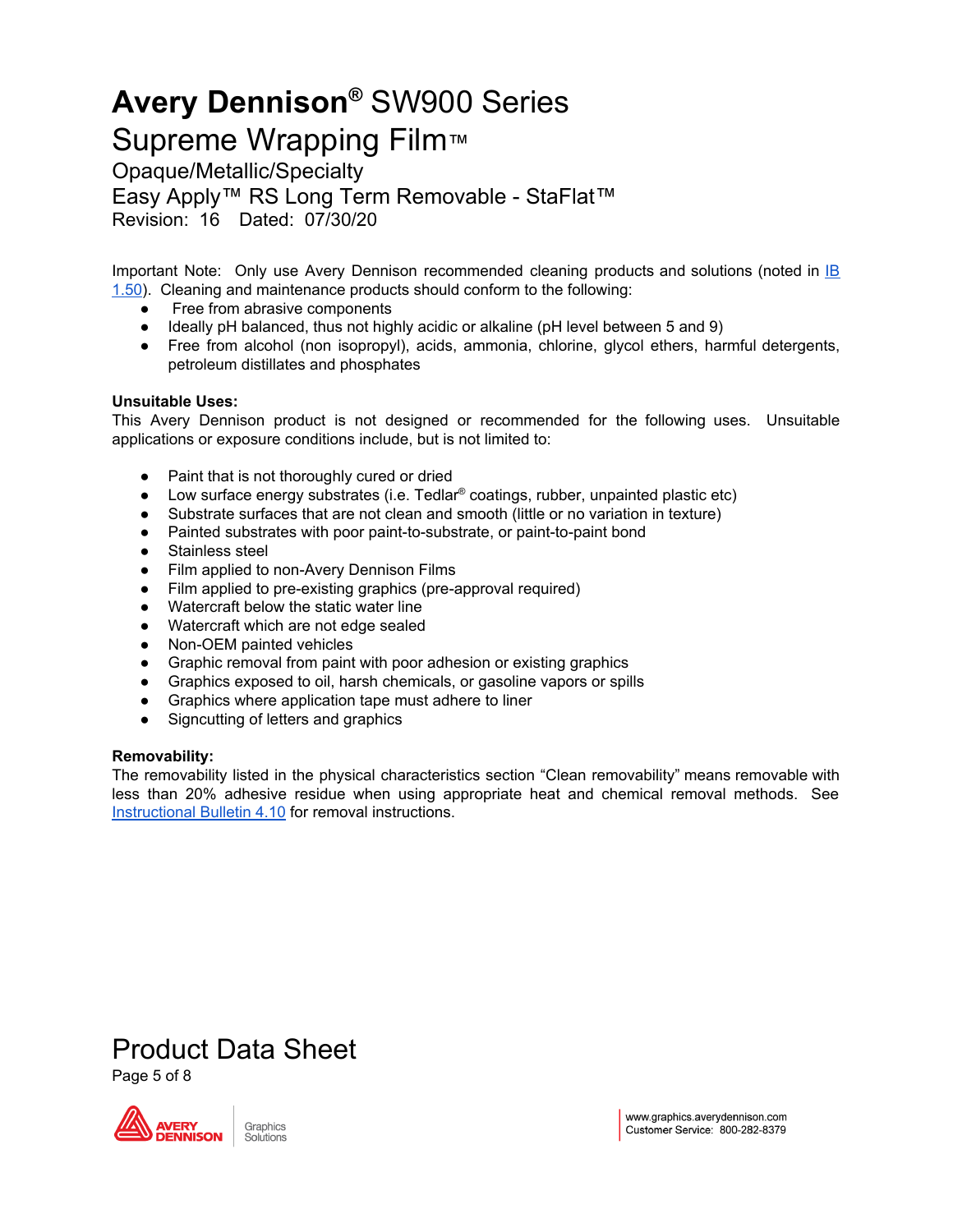Supreme Wrapping Film™

Opaque/Metallic/Specialty Easy Apply™ RS Long Term Removable - StaFlat™ Revision: 16 Dated: 07/30/20

**Avery Dennison does not warrant removability from the following substrates:**

- **Surfaces with poor paint-to-substrate adhesion**
- **Wallboard (painted or unpainted)**
- **Pre existing graphics that must remain intact; damage to existing graphic when film is removed**
- **Improperly cured paint**
- **Oxidized or chalked substrates**
- **Stainless Steel**

#### **Avery Dennison makes no warranty for:**

- **Paint/Clear Coat Staining: Avery Dennison does not warrant vehicle paint staining that may be visible after removing material which has cracked or discolored. At the first sign of a change in the surface of the material contact your Avery Dennison Sales or Technical Representative.**
- **Ease or speed of removal of any graphic**
- **Removal from automotive paint that is greater than 5 years old**
- **Removal from paint that is improperly cured**
- **Removal from aged paint or metals, surface oxidation or chalking; user must test, approve and accept liability for such applications**
- *● Saltwater marine applications*
- *● Marine applications below the water line*

#### **Application to Glass:**

- Because of the unique properties and varieties of glass, special considerations must be considered for windows and graphic applications. Avery Dennison accepts no liability for glass breakage.
- Glass absorbs heat when exposed to sunlight. The degree of absorption across windows can vary because of shading, heating, and cooling ventilation, and insulation from window frames. These temperature differences across the window produce stress, which can cause glass breakage. The ability of glass to resist breakage because of temperature stress is affected by window size, glass thickness, glass treatments, quality, and design.
- Window cleaning methods also vary, from the type of cleaners used, to the washing methods employed. Specific chemicals used in window cleaners may affect the adhesion of pressure-sensitive graphics. Power washing methods may impact the adhesion of graphics, if the water pressure or temperature exceeds the graphic's adhesion capability. Power washing window graphics is not recommended.

Note: Avery Dennison does not recommend the use of SW900 Wrapping Film to be used as block out film for window applications.

### Product Data Sheet

Page 6 of 8

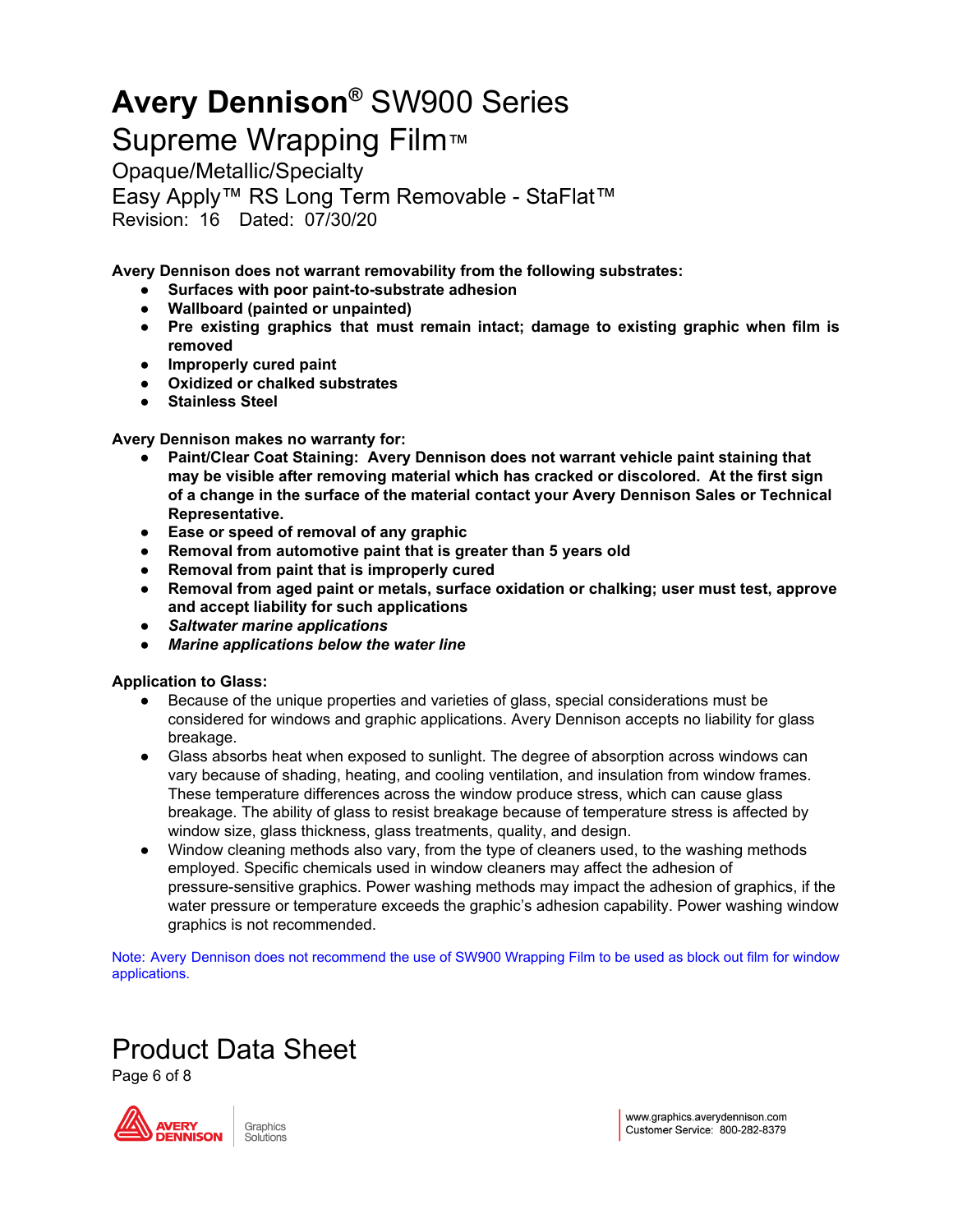Supreme Wrapping Film™ Opaque/Metallic/Specialty Easy Apply™ RS Long Term Removable - StaFlat™

Revision: 16 Dated: 07/30/20

#### **Durability:**

Durability is the period of time the product is expected to perform satisfactorily when applied in vertical exposure conditions by zone as defined in Instructional Bulletin 1.30, provided that the film is properly stored, converted and installed in accordance with Avery Dennison guidelines. The term of Avery Dennison's warranty is equal to the product's durability.

Abrasion and Loss of Gloss are not covered by any Avery Dennison Warranty. These changes are considered normal wear and tear.

Other factors which may reduce the durability of this product series include: surface texture, surface preparation, application method, angle and direction of the sun, environmental conditions, cleaning & maintenance.

Products containing petroleum distillates or solvents such as soaps, waxes, or protective coatings, void any warranty, and may cause premature failure of the material.

Matte finished materials are subject to extreme color and gloss shift when exposed to cleaners, wax, and polish. Test an inconspicuous area prior to using any cleaners, wax, and polish. The end user assumes complete responsibility to ensure that matte finishes are not affected during cleaning or protecting.

| <b>Months</b>                             | Zone 1          |                              | Zone 2          |                              | Zone 3    |                              |
|-------------------------------------------|-----------------|------------------------------|-----------------|------------------------------|-----------|------------------------------|
|                                           | <b>Vertical</b> | Non Vertical /<br>Horizontal | <b>Vertical</b> | Non Vertical /<br>Horizontal | Vertical  | Non Vertical /<br>Horizontal |
| SW900 Black & White                       | 12 years        | 3 years                      | 9.6 years       | 6 months                     | 5.8 years | 4 months                     |
| SW900 Colors<br>-including Obsidian black | 10 years        | 2 years                      | 8 years         | 6 months                     | 4.8 years | 4 months                     |
| SW900 Metallics & Pearlescents            | 5 years         | 2 years                      | 4 years         | 6 months                     | 2.4 years | 4 months                     |
| SW900 Metallics (with gold flake)*        | 36 months       | 12 months                    | 30 months       | 6 months                     | 18 months | 4 months                     |
| SW900X Textured Films                     | 48 months       | 12 months                    | 36 months       | 6 months                     | 24 months | 4 months                     |
| SW900 Diamond Line                        | 36 months       | 12 months                    | 30 months       | 6 months                     | 18 months | 4 months                     |
| SW900 Color Flow Series                   | 48 months       | 12 months                    | 36 months       | 6 months                     | 24 months | 4 months                     |
| SW900-713-O Matte Vintage Green           | 48 months       | 12 months                    | 36 months       | 6 months                     | 24 months | 4 months                     |

#### **SW 900 & SW 900X Durability:**

**Reference IB 1.30 for zones by geographic location.**

- Non-vertical: The face of the graphic is between 10° to 45º from vertical. Specifically for Supreme Wrapping Film (SW900) Non-vertical exposure performance will be calculated using the Horizontal exposure value.
- Horizontal: The face of the graphic is between 45° and 90° from vertical, for Supreme Wrapping Film (SW900) Horizontal applications will be warranted as stated in this ICS Performance Guarantee Bulletin.
- Vertical: The face of the graphic is between 0 and 10 degrees from vertical.

## Product Data Sheet

Page 7 of 8